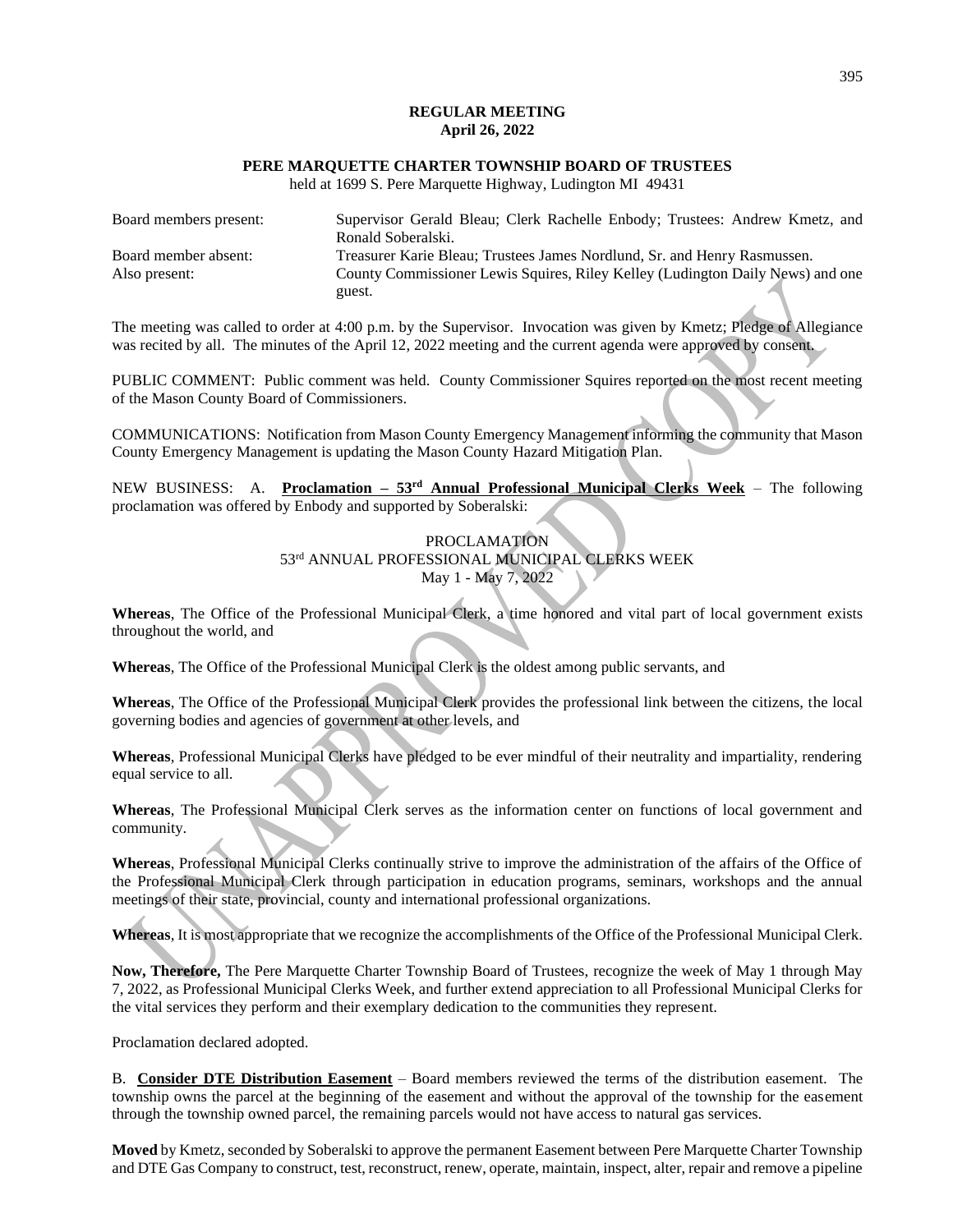or pipelines for the transportation of gas, oil or other substances which can be transported through a pipeline or pipelines, and such mains, service laterals, drips, valves, regulators, fittings, meters and other equipment and appurtenances as may be necessary or convenient for its operations over and through the following described real estate in the Township of Pere Marquette, Mason County, State of Michigan, to wit:

REAL ESTATE DESCRIPTON: Lot 1 of the Plat of Elkhorn Subdivision, according to the recorded plat thereof. Parcel #53-010-440-000-001-00.

EASEMENT DESCRIPTION: A 10-foot-wide easement centered on the pipeline as constructed for the above described property, parallel with the West line of S. Elk Trail (private road) as shown on Exhibit "a" together with the right of ingress and egress at convenient points for such purposes, and with all rights necessary for the convenient enjoyment of the privileges herein granted.

Furthermore, the Supervisor is authorized to sign the Easement Agreement on behalf of the township.

Motion carried.

C. **Consider 2022 Road Project(s) Estimated Overages** – Notification was received from the Mason County Road Commission of an increase in the estimated cost of three of the 2022 road projects.

Moved by Soberalski, seconded by Kmetz to acknowledge the increase in the estimated costs to the projects on S. Speer Drive, S. Shoreview Court, and W. Riverview Drive and to proceed with the 2022 road projects.

Motion carried.

D. **Consider Recommendations to Hire Part-Time Seasonal Campground Attendants** – At the previous board meeting, the board approved hiring three, part-time seasonal campground attendants for twenty-four weeks, twenty-one hours per week per person at a compensation rate of \$15.00 per hour. (Total estimated compensation \$22,680) The current recommendation is for seven seasonal campground attendants for twenty-two weeks, a combined total of eighty-four hours per week at a compensation rate of \$15.00 per hour (Total estimated compensation \$27,720). The total estimated compensation does not consider any overlapping of shifts or emergencies. The total compensation at the end of the season could potentially be higher than the estimated compensation.

**Moved** by Kmetz, seconded by Soberalski to eliminate the previously designated number of part-time seasonal campground attendants and to authorize the hiring of the following persons as seasonal campground attendants for Buttersville Campground: Steven Deller, Ronald Mousel, Michael Garza, Maureen Flynn-Garza, Ford Taylor, Teri White, and Brandon Atkins.

Motion carried.

E. **Consider Options for Wood and Ice Sales at Buttersville Campground** – Board members reviewed a memo from K. Bleau defining options for wood and ice sales.

Moved by Soberalski seconded by Enbody to approve the following procedures for the sale of wood and ice at Buttersville Campground:

WOOD: Allow a local firewood provider to put up a wood stand that is operated on the honor system with a locked collection box that the local firewood provider will maintain. The township will not incur any cost(s) or realize any sales.

ICE: An ice vendor will provide the freezer and ice. Campground attendants will be responsible for collecting the per bag fee and record each sale in the campground software as a point-of-sale purchase. The township will incur costs for the purchase of the ice that is to be sold.

Motion carried.

F. **Consider Campground Rules and Information** – Board members reviewed the rules and information from the Buttersville Campground brochure.

Moved by Enbody seconded by Soberalski to adopt the following Campground Rules and Information:

396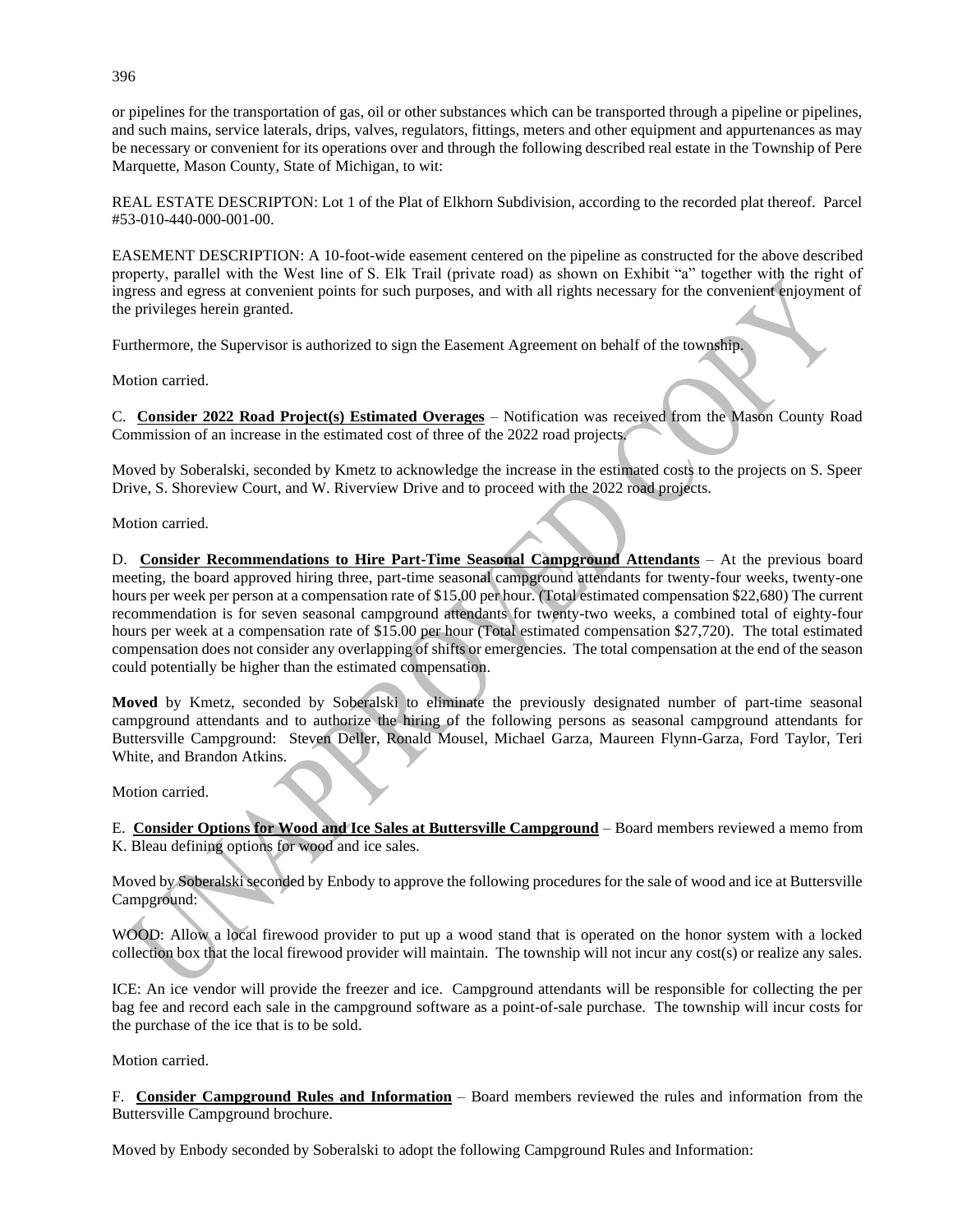#### **Reservations Online:**

- www.pmtwp.org
- Click on: Buttersville Campground Reservations

#### **CHECK-IN:**

- Register at office upon arrival.
- Check-in time is 1pm.

## **Make sure your yellow card is displayed on the number post!**

## **PETS:**

- Must be kept on a leash both within the campground and on the beach.
- Do not leave your pets unattended at any time. No noisy pets please!
- Pet waste stations located throughout the park. Clean up after your pet.

#### **CAMP SITES:**

- Each site can have one primary unit plus one additional tent.
- The primary unit can be a trailer, RV, popup camper, truck camper or tent.
- No more than 4 adults per site.

## **DESTRUCTIVE ACTIVITY:**

- No defacing property, including screws or nails in trees.
- No climbing on the bluffs.
- No hunting, guns of any type, slingshots, paintball guns, or any projectile device.

#### **QUIET TIME:**

- 10:00 p.m. to 8 a.m. daily.
- No loud music at any time.
- No loud late-night parties.

#### **VIOLATIONS:**

Persons violating park rules are subject to eviction without a refund. When you check in, your signature constitutes an agreement to abide by park rules (your signature holds you responsible for each individual on your site).

#### **ALSO NOTE:**

- Fish cleaning prohibited in the park.
- Fireworks prohibited in the park.
- Tree-damaging pests are spread in fire wood. Please do not bring in wood from elsewhere, and do not take wood home.

It is important to understand that Lake Michigan can have undertows and rip tides. NO lifeguard on duty; swim at your own risk.

We want you - and others - to enjoy staying here. Please do not leave children or pets unattended. Be a considerate neighbor.

#### **AMENITIES:**

- Electricity is available at most sites.
- Flush toilets.
- A picnic table is provided at each site.
	- Please do not move it to another site.
	- Please do not deface the tables.
- Fresh water is located:
	- Near the office
	- Near the pavilion in the north loop
	- Near the play area
- Playground
- Near the office
- Pavilion for group gatherings.
- Ice and firewood available.
- Open fires are permitted only in the fire ring provided at each site or in a grill.
	- You may move the ring within your site, but not to another site.
	- Not all sites have grills.
	- Do not burn treated lumber, wood with nails, or staples.
	- Do not burn trash.

#### **TRASH:**

- Clean your campsite before you check out.
- Two dumpsters are located in the park:
	- Center of the north loop
	- Just north of the office

• If you do not wish to take your returnable bottles and cans home, please deposit them into the marked barrels next to the dumpsters.